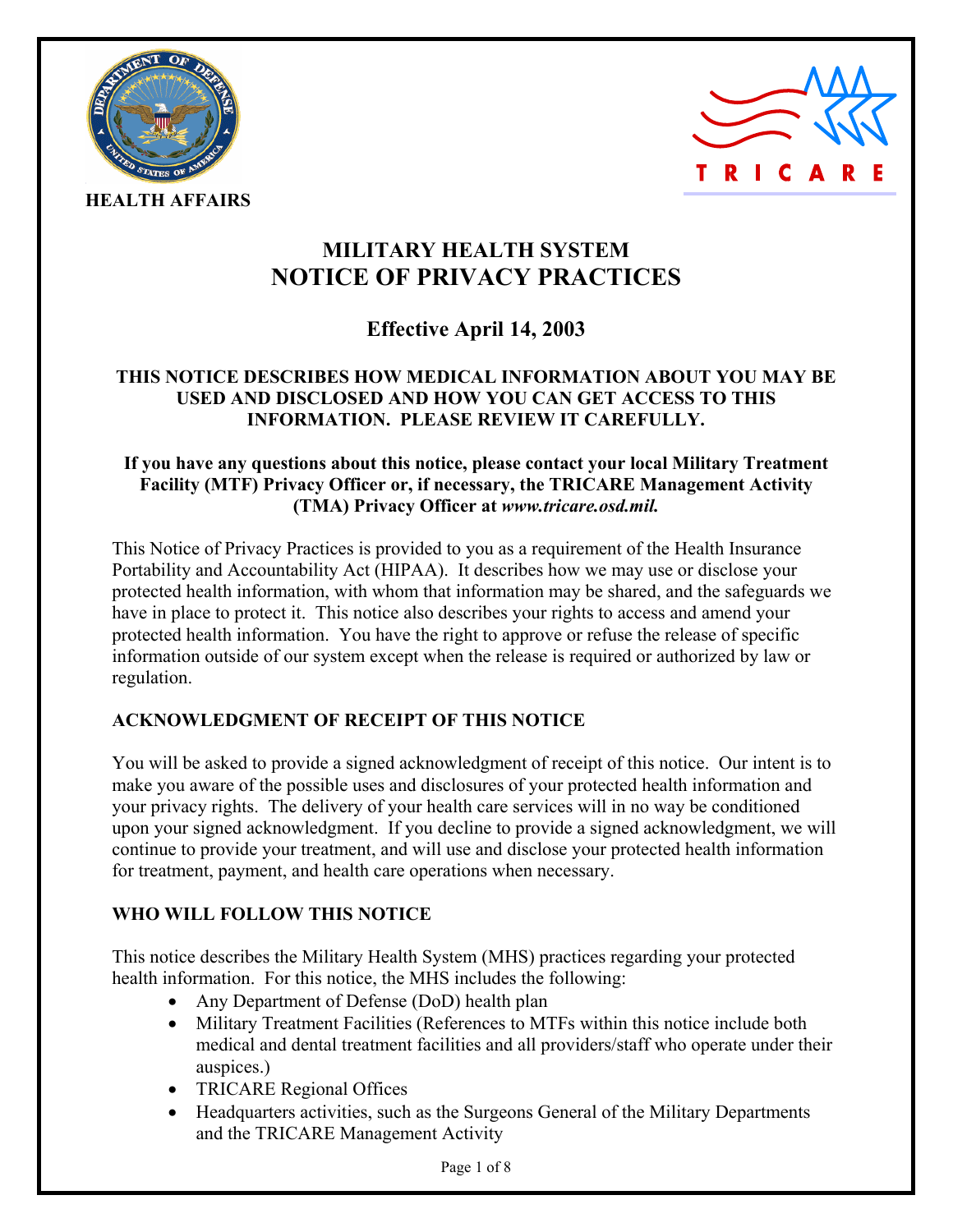The MHS is part of an organized health care arrangement with the Coast Guard. The Coast Guard and its treatment facilities will also follow these practices.

## **OUR DUTIES TO YOU REGARDING PROTECTED HEALTH INFORMATION**

"Protected health information" is individually identifiable health information. This information includes demographics, for example, age, address, e-mail address, and relates to your past, present, or future physical or mental health or condition and related health care services. The MHS is required by law to do the following:

- Make sure that your protected health information is kept private.
- Give you this notice of our legal duties and privacy practices related to the use and disclosure of your protected health information.
- Follow the terms of the notice currently in effect.
- Communicate any changes in the notice to you.

We reserve the right to change this notice. Its effective date is at the top of the first page and at the bottom of the last page. We reserve the right to make the revised or changed notice effective for health information we already have about you as well as any information we receive in the future. You may obtain a Notice of Privacy Practices by accessing your local MTF web site or TMA web site *www.tricare.osd.mil,* calling the local MTF Privacy Officer and requesting a copy be mailed to you, or asking for a copy at your next appointment.

## **HOW WE MAY USE OR DISCLOSE YOUR PROTECTED HEALTH INFORMATION**

Following are examples of permitted uses and disclosures of your protected health information. These examples are not exhaustive.

## **Required Uses and Disclosures**

By law, we must disclose your health information to you unless it has been determined by a competent medical authority that it would be harmful to you. We must also disclose health information to the Secretary of the Department of Health and Human Services (DHHS) for investigations or determinations of our compliance with laws on the protection of your health information.

#### **Treatment**

We will use and disclose your protected health information to provide, coordinate, or manage your health care and any related services. This includes the coordination or management of your health care with a third party. For example, we would disclose your protected health information, as necessary, to a TRICARE contractor who provides care to you. We may disclose your protected health information from time-to-time to another MTF, physician, or health care provider (for example, a specialist, pharmacist, or laboratory) who, at the request of your physician, becomes involved in your care by providing assistance with your health care diagnosis or treatment. This includes pharmacists who may be provided information on other drugs you have been prescribed to identify potential interactions.

In emergencies, we will use and disclose your protected health information to provide the treatment you require.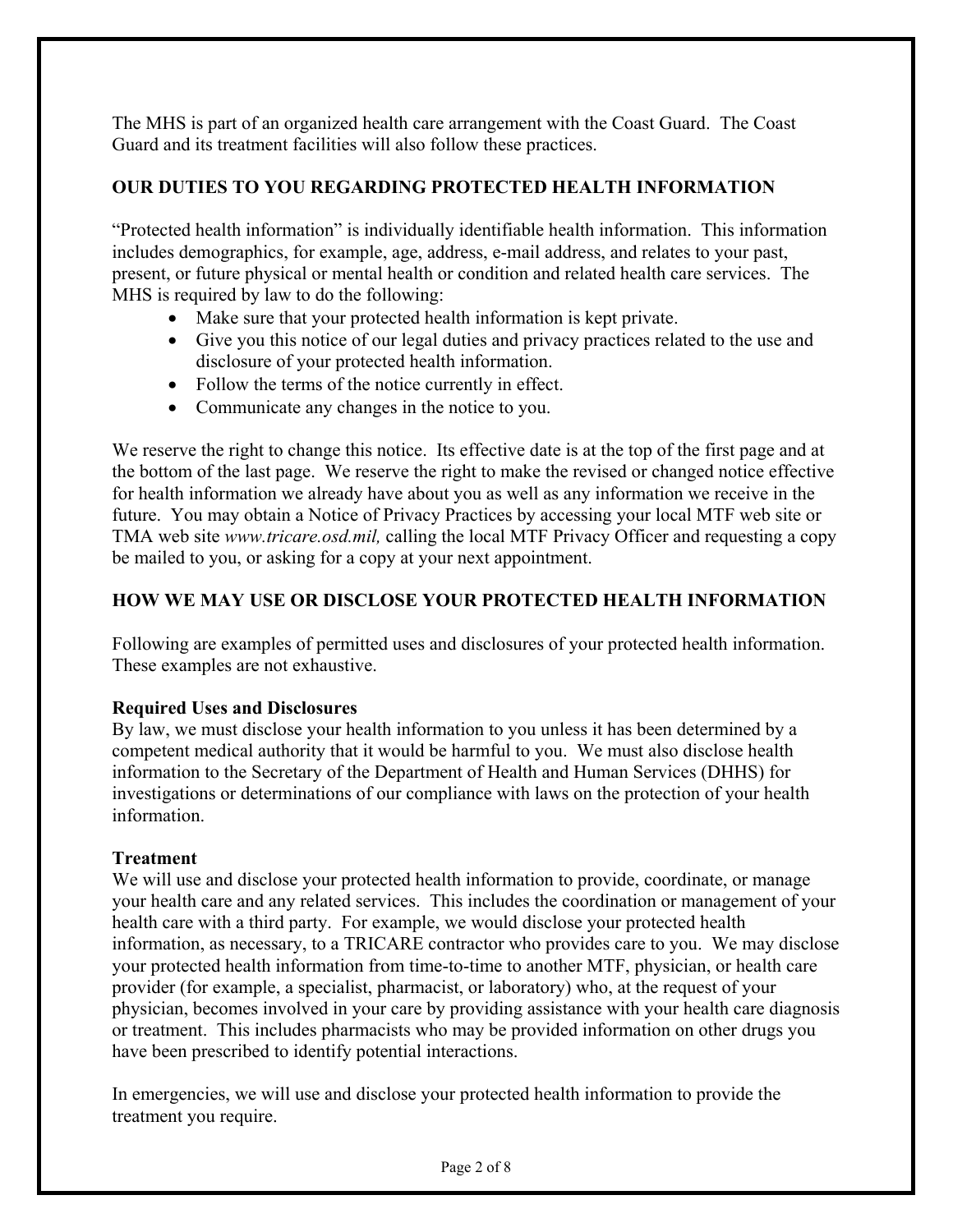#### **Payment**

Your protected health information will be used, as needed, to obtain payment for your health care services. This may include certain activities the MTF might undertake before it approves or pays for the health care services recommended for you such as determining eligibility or coverage for benefits, reviewing services provided to you for medical necessity, and undertaking utilization review activities. For example, obtaining approval for a hospital stay might require that your relevant protected health information be disclosed to obtain approval for the hospital admission.

## **Health Care Operations**

We may use or disclose, as needed, your protected health information to support the daily activities related to health care. These activities include, but are not limited to, quality assessment activities, investigations, oversight or staff performance reviews, training of medical students, licensing, communications about a product or service, and conducting or arranging for other health care related activities.

For example, we may disclose your protected health information to medical school students seeing patients at the MTF. We may call you by name in the waiting room when your physician is ready to see you. We may use or disclose your protected health information, as necessary, to contact you to remind you of your appointment.

We will share your protected health information with third-party "business associates" who perform various activities (for example, billing, transcription services) for the MTF or any DoD health plan. The business associates will also be required to protect your health information.

We may use or disclose your protected health information, as necessary, to provide you with information about treatment alternatives or other health-related benefits and services that might interest you. For example, your name and address may be used to send you a newsletter about our MTF and the services we offer. We may also send you information about products or services that we believe might benefit you.

#### **Required by Law**

We may use or disclose your protected health information if law or regulation requires the use or disclosure.

#### **Public Health**

We may disclose your protected health information to a public health authority who is permitted by law to collect or receive the information. The disclosure may be necessary to do the following:

- Prevent or control disease, injury, or disability.
- Report births and deaths.
- Report child abuse or neglect.
- Report reactions to medications or problems with products.
- Notify a person who may have been exposed to a disease or may be at risk for contracting or spreading a disease or condition.
- Notify the appropriate government authority if we believe a patient has been the victim of abuse, neglect, or domestic violence.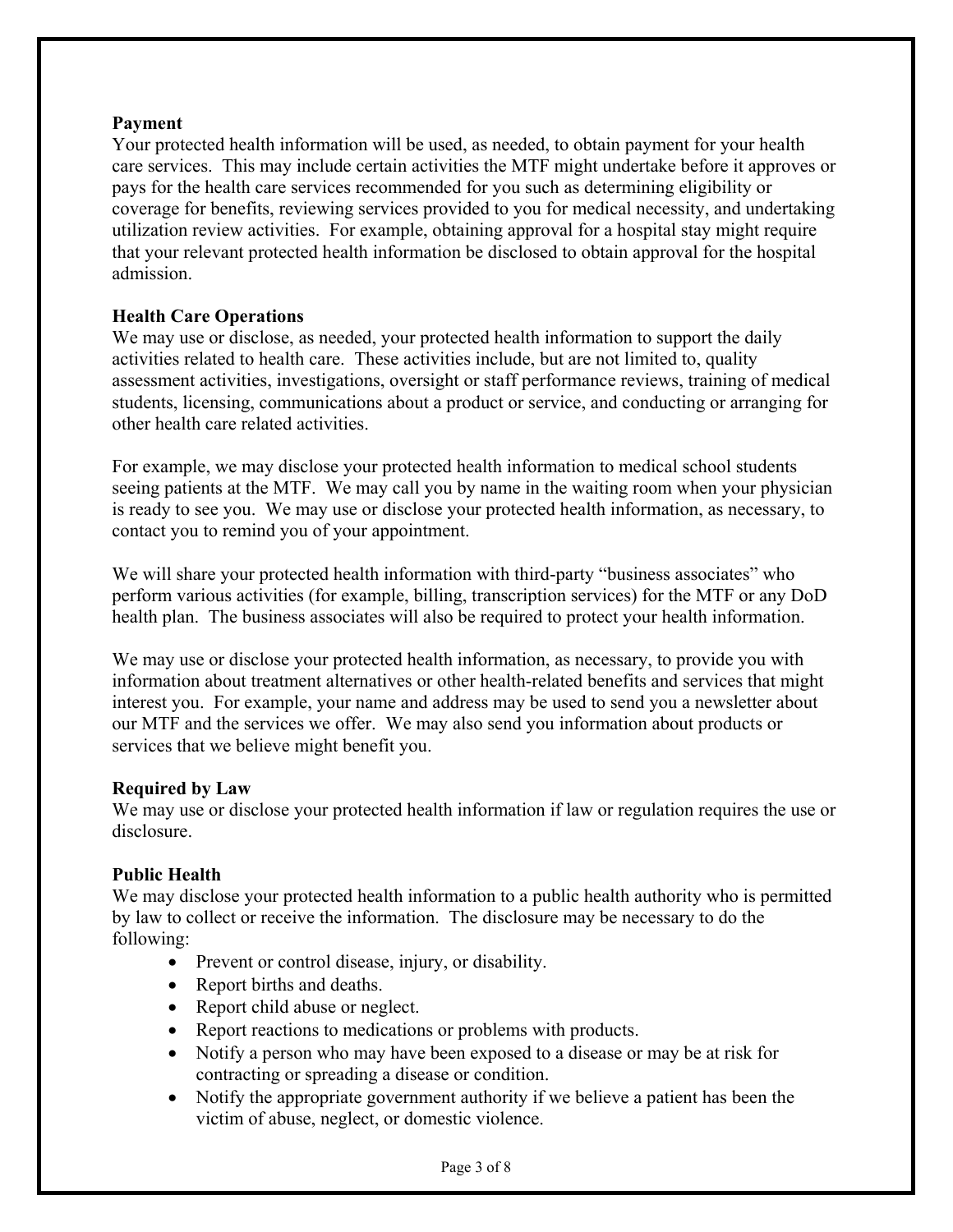#### **Communicable Diseases**

We may disclose your protected health information, if authorized by law, to a person who might have been exposed to a communicable disease or might otherwise be at risk of contracting or spreading the disease or condition.

#### **Health Oversight**

We may disclose protected health information to a health oversight agency for activities authorized by law, such as audits, investigations, and inspections. These health oversight agencies might include government agencies that oversee the health care system, government benefit programs, other government regulatory programs, and civil rights laws.

#### **Food and Drug Administration**

We may disclose your protected health information to a person or company required by the Food and Drug Administration to do the following:

- Report adverse events, product defects, or problems and biologic product deviations.
- Track products.
- Enable product recalls.
- Make repairs or replacements.
- Conduct post-marketing surveillance as required.

#### **Legal Proceedings**

We may disclose protected health information during any judicial or administrative proceeding, in response to a court order or administrative tribunal (if such a disclosure is expressly authorized), and in certain conditions in response to a subpoena, discovery request, or other lawful process.

#### **Law Enforcement**

We may disclose protected health information for law enforcement purposes, including the following:

- Responses to legal proceedings
- Information requests for identification and location
- Circumstances pertaining to victims of a crime
- Deaths suspected from criminal conduct
- Crimes occurring at an MTF site
- Medical emergencies (not on the MTF premises) believed to result from criminal conduct

## **Coroners, Funeral Directors, and Organ Donations**

We may disclose protected health information to coroners or medical examiners for identification to determine the cause of death or for the performance of other duties authorized by law. We may also disclose protected health information to funeral directors as authorized by law. Protected health information may be used and disclosed for cadaveric organ, eye, or tissue donations.

#### **Research**

We may disclose your protected health information to researchers when authorized by law, for example, if their research has been approved by an institutional review board that has reviewed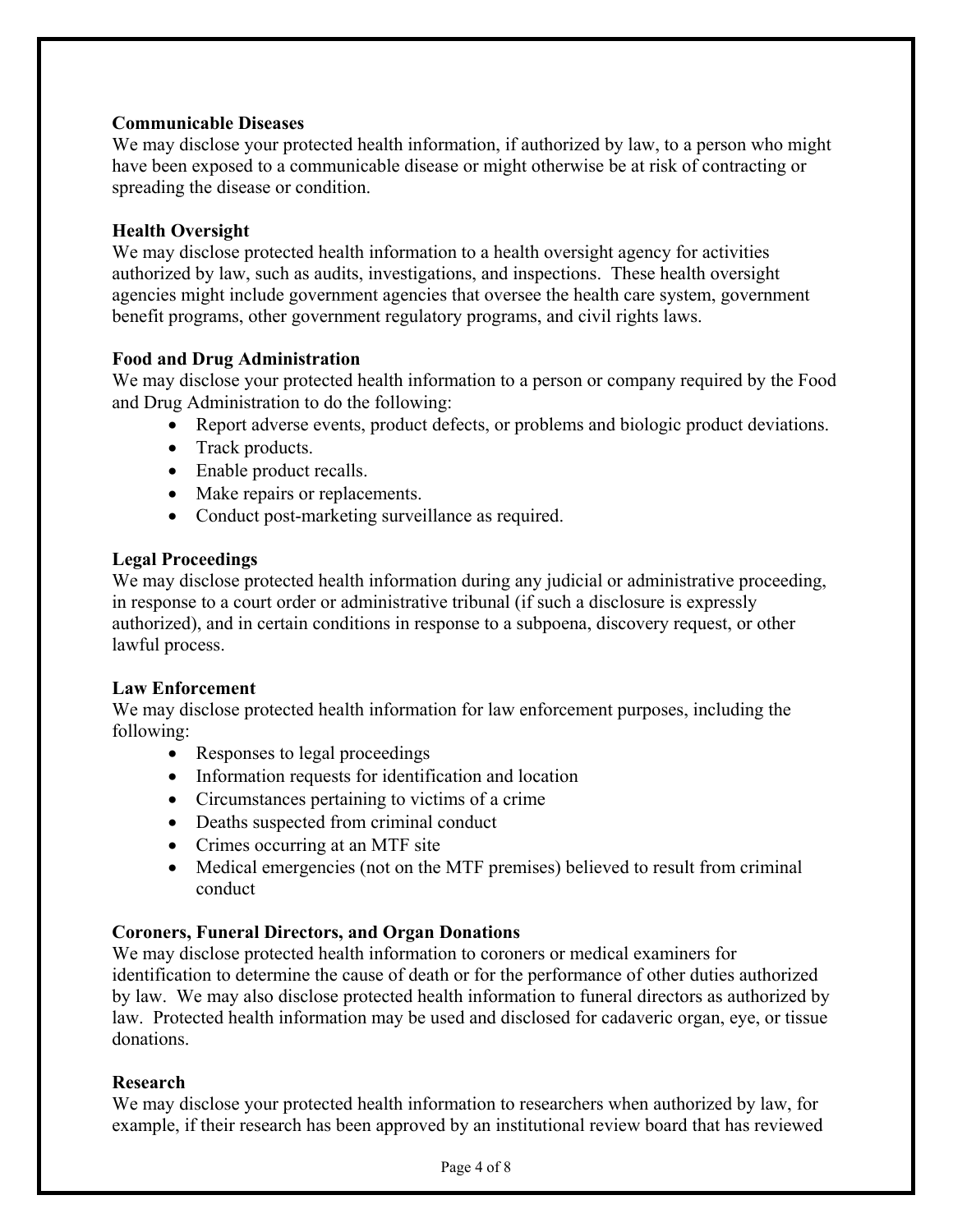the research proposal and established protocols to ensure the privacy of your protected health information.

## **Criminal Activity**

Under applicable Federal and state laws, we may disclose your protected health information if we believe that its use or disclosure is necessary to prevent or lessen a serious and imminent threat to the health or safety of a person or the public. We may also disclose protected health information if it is necessary for law enforcement authorities to identify or apprehend an individual.

## **Military Activity and National Security**

When the appropriate conditions apply, we may use or disclose protected health information of individuals who are Armed Forces personnel (1) for activities believed necessary by appropriate military command authorities to ensure the proper execution of the military mission including determination of fitness for duty; (2) for determination by the Department of Veterans Affairs (VA) of your eligibility for benefits; or (3) to a foreign military authority if you are a member of that foreign military service. We may also disclose your protected health information to authorized Federal officials for conducting national security and intelligence activities including protective services to the President or others.

## **Workers' Compensation**

We may disclose your protected health information to comply with workers' compensation laws and other similar legally established programs.

## **Inmates**

We may use or disclose your protected health information if you are an inmate of a correctional facility, and an MTF created or received your protected health information while providing care to you. This disclosure would be necessary (1) for the institution to provide you with health care, (2) for your health and safety or the health and safety of others, or (3) for the safety and security of the correctional institution.

## **Disclosures by the Health Plan**

DoD health plans may also disclose your protected health information. Examples of these disclosures include verifying your eligibility for health care and for enrollment in various health plans and coordinating benefits for those who have other health insurance or are eligible for other government benefit programs. We may use or disclose your protected health information in appropriate DoD/VA sharing initiatives.

## **Parental Access**

Some state laws concerning minors permit or require disclosure of protected health information to parents, guardians, and persons acting in a similar legal status. We will act consistently with the law of the state where the treatment is provided and will make disclosures following such laws.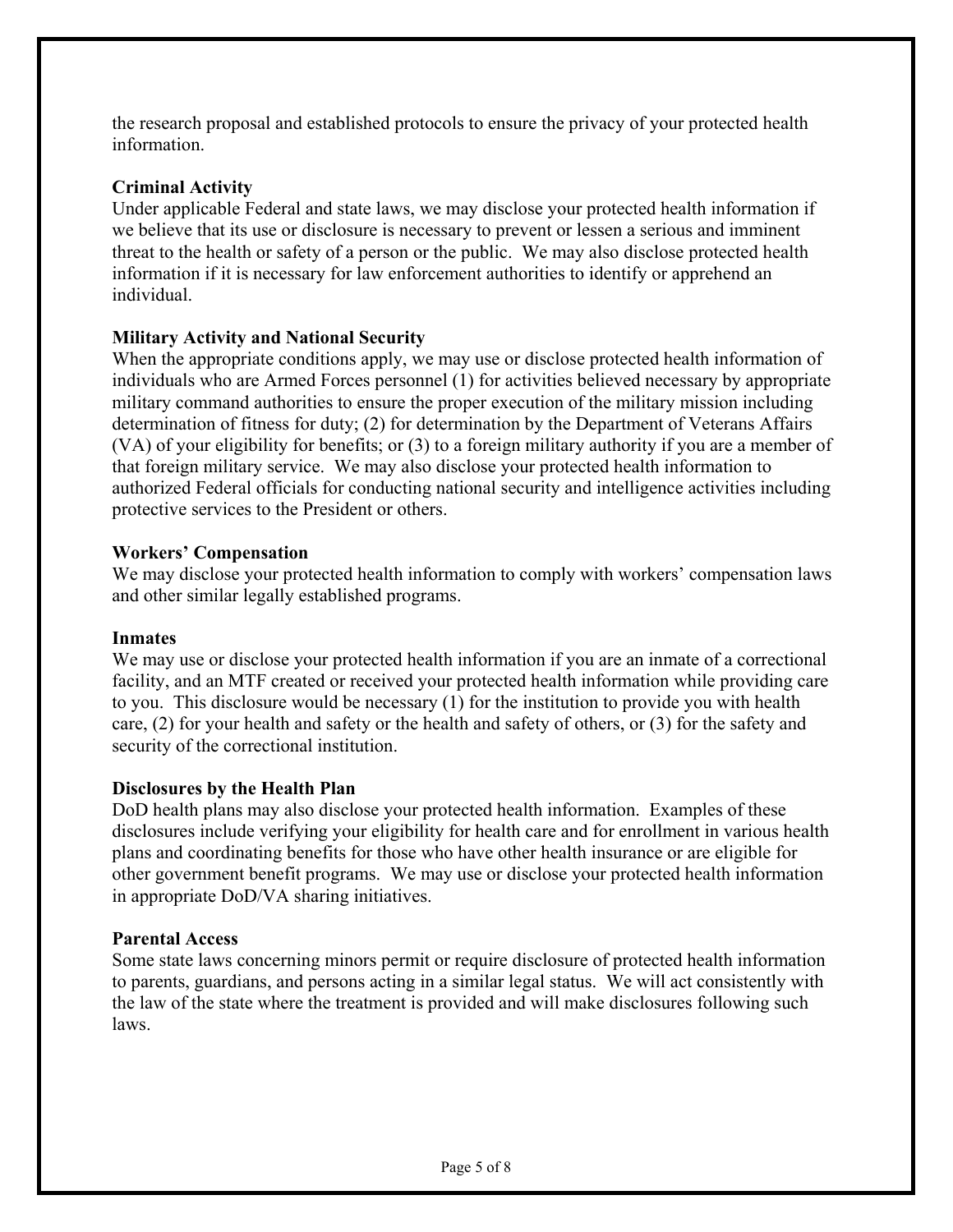## **USES AND DISCLOSURES OF PROTECTED HEALTH INFORMATION REQUIRING YOUR PERMISSION**

In some circumstances, you have the opportunity to agree or object to the use or disclosure of all or part of your protected health information. Following are examples in which your agreement or objection is required.

#### **MTF Directories**

Unless you object, we will use and disclose in our MTF inpatient directory your name, the location at which you are receiving care, your condition (in general terms), and your religious affiliation. All of this information, except religious affiliation, will be disclosed to people who ask for you by name. Only members of the clergy will be told your religious affiliation.

#### **Individuals Involved in Your Health Care**

Unless you object, we may disclose to a member of your family, a relative, a close friend, or any other person you identify, your protected health information that directly relates to that person's involvement in your health care. We may also give information to someone who helps pay for your care. Additionally we may use or disclose protected health information to notify or assist in notifying a family member, personal representative, or any other person who is responsible for your care, of your location, general condition, or death. Finally, we may use or disclose your protected health information to an authorized public or private entity to assist in disaster relief efforts and coordinate uses and disclosures to family or other individuals involved in your health care.

## **YOUR RIGHTS REGARDING YOUR HEALTH INFORMATION**

You may exercise the following rights by submitting a written request or electronic message to the MTF Privacy Officer. Depending on your request, you may also have rights under the Privacy Act of 1974. Your local MTF Privacy Officer can guide you in pursuing these options. Please be aware that the MTF might deny your request; however, you may seek a review of the denial.

## **Right to Inspect and Copy**

You may inspect and obtain a copy of your protected health information that is contained in a "designated record set" for as long as we maintain the protected health information. A designated record set contains medical and billing records and any other records that the MTF uses for making decisions about you.

This right does not include inspection and copying of the following records: psychotherapy notes; information compiled in reasonable anticipation of, or use in, a civil, criminal, or administrative action or proceeding; and protected health information that is subject to law that prohibits access to protected health information.

## **Right to Request Restrictions**

You may ask us not to use or disclose any part of your protected health information for treatment, payment, or health care operations. Your request must be made in writing to the MTF Privacy Officer where you wish the restriction instituted. Restrictions are not transferable across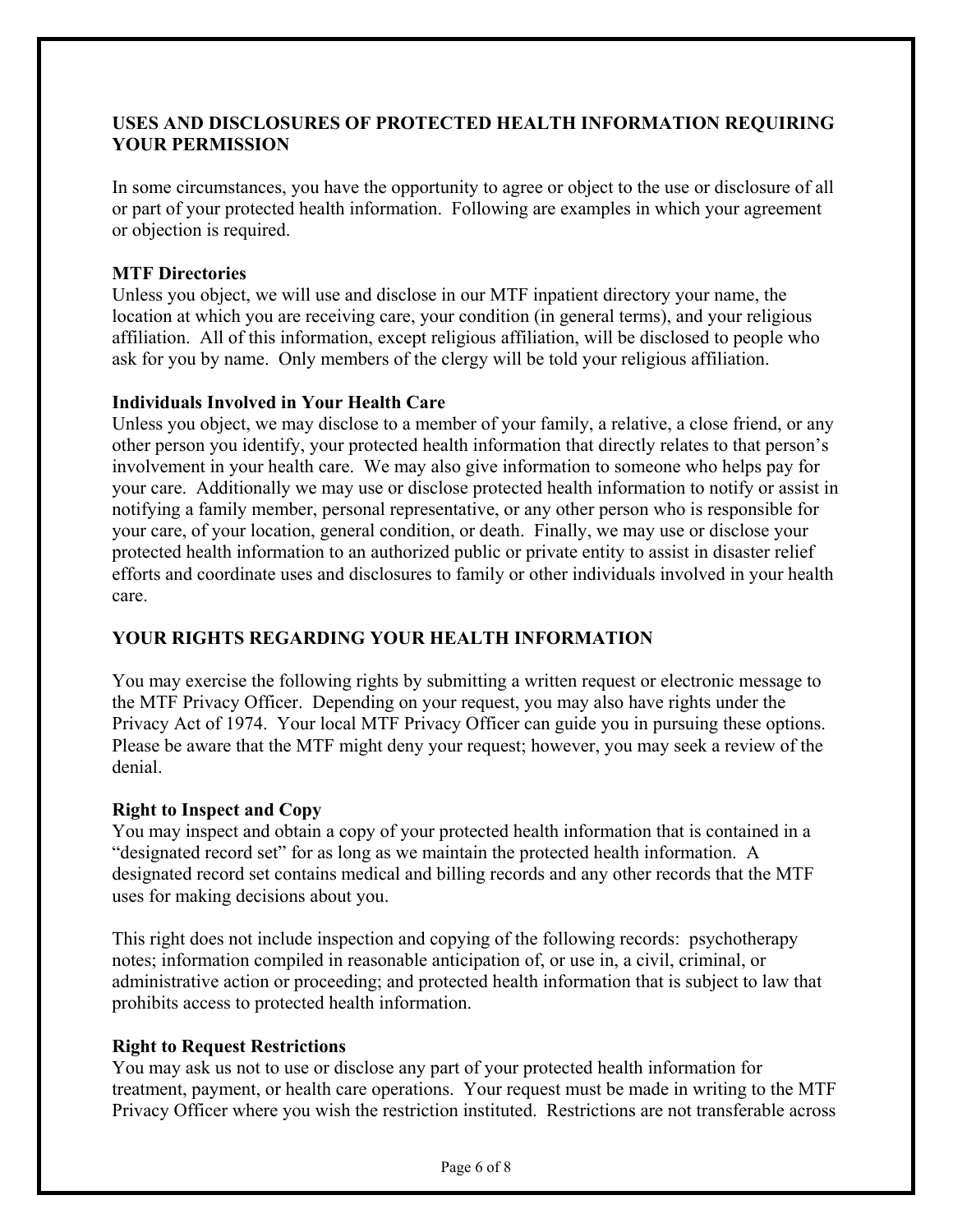MTFs. If the restriction is to be throughout the MHS, the request may be made to the TMA Privacy Officer. In your request, you must tell us (1) what information you want restricted; (2) whether you want to restrict our use, disclosure, or both; (3) to whom you want the restriction to apply, for example, disclosures to your spouse; and (4) an expiration date.

If the MTF believes that the restriction is not in the best interest of either party, or the MTF cannot reasonably accommodate the request, the MTF is not required to agree. If the restriction is mutually agreed upon, we will not use or disclose your protected health information in violation of that restriction, unless it is needed to provide emergency treatment. You may revoke a previously agreed upon restriction, at any time, in writing.

## **Right to Request Confidential Communications**

You may request that we communicate with you using alternative means or at an alternative location. We will not ask you the reason for your request. We will accommodate reasonable requests, when possible.

## **Right to Request Amendment**

If you believe that the information we have about you is incorrect or incomplete, you may request an amendment to your protected health information as long as we maintain this information. While we will accept requests for amendment, we are not required to agree to the amendment.

## **Right to an Accounting of Disclosures**

You may request that we provide you with an accounting of the disclosures we have made of your protected health information. This right applies to disclosures made for purposes other than treatment, payment, or health care operations as described in this Notice of Privacy Practices. The disclosure must have been made after April 14, 2003, and no more than 6 years from the date of request. This right excludes disclosures made to you, for an MTF directory, to family members or friends involved in your care, or for notification. The right to receive this information is subject to additional exceptions, restrictions, and limitations as described earlier in this notice.

## **Right to Obtain a Copy of this Notice**

You may obtain a paper copy of this notice from your MTF or view it electronically at your local MTF web site or TMA web site at *www.tricare.osd.mil*.

## **FEDERAL PRIVACY LAWS**

This MHS Notice of Privacy Practices is provided to you as a requirement of the Health Insurance Portability and Accountability Act (HIPAA). There are several other privacy laws that also apply including the Freedom of Information Act, the Privacy Act and the Alcohol, Drug Abuse, and Mental Health Administration Reorganization Act. These laws have not been superseded and have been taken into consideration in developing our policies and this notice of how we will use and disclose your protected health information.